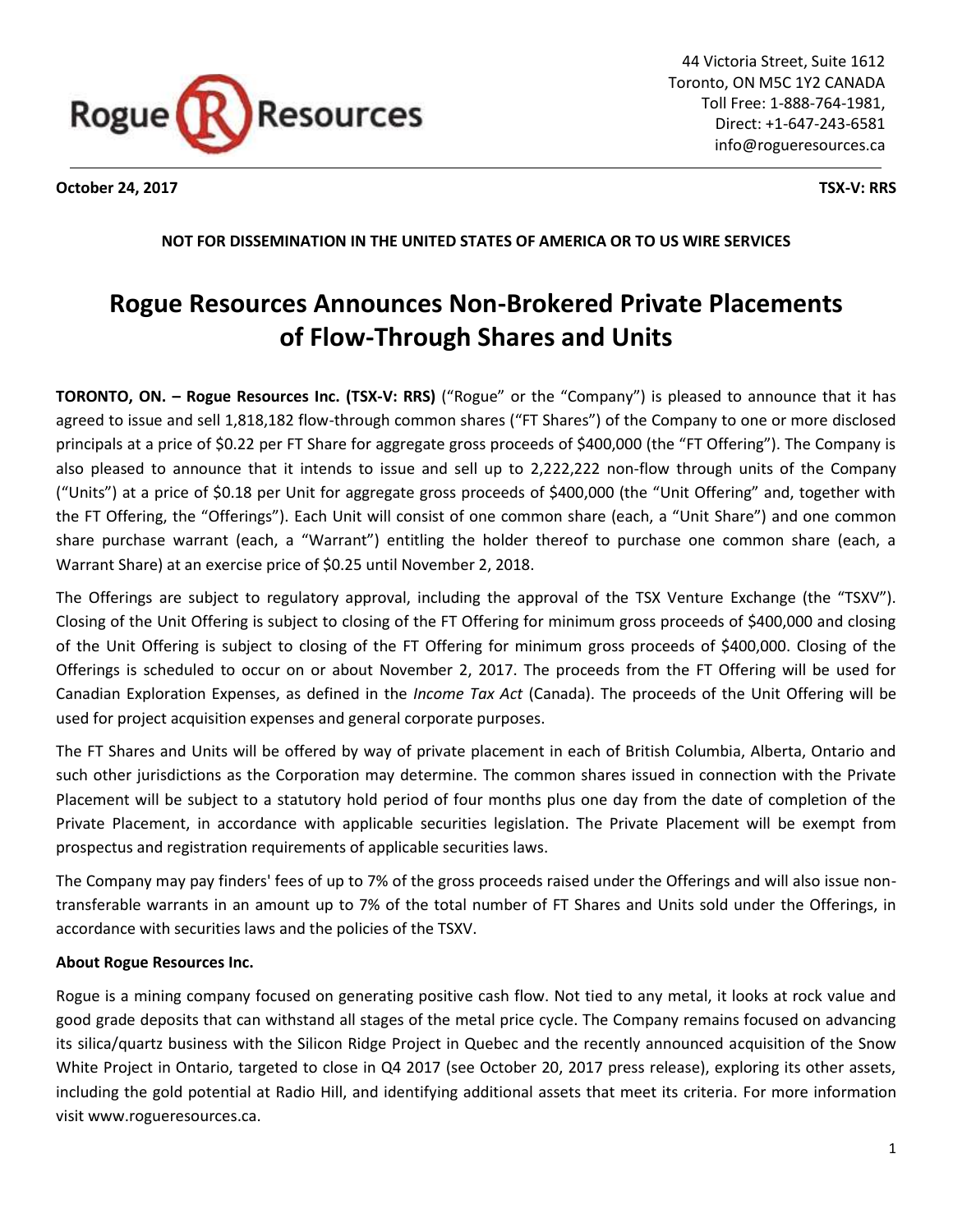## **Qualified Person**

The Company's Exploration Projects are under the direct supervision of Paul Davis, P.Geo.(OGQ), and Vice-President of the Company, a Qualified Person ("QP") as defined by National Instrument 43-101.

For additional information regarding this news release please contact**:**

Sean Samson sean@rogueresources.ca

*Neither the TSX Venture Exchange nor its Regulation Services Provider (as that term is defined in the policies of the TSX Venture Exchange) accepts responsibility for the adequacy or accuracy of this news release.*

## *Cautionary Note Regarding Forward-Looking Statements:*

*This news release contains certain statements or disclosures relating to the Company that are based on the expectations of its management as well as assumptions made by and information currently available to the Company which may constitute forward-looking statements or information ("forward-looking statements") under applicable securities laws. All such statements and disclosures, other than those of historical fact, which address activities, events, outcomes, results or developments that the Company anticipates or expects may, or will occur in the future (in whole or in part) should be considered forward-looking statements. In some cases, forward-looking statements can be identified by the use of the words "will", "intend" and similar expressions.*

*In particular, but without limiting the foregoing, this news release contains forward-looking statements pertaining to the following: the Offerings; the Units; the timing of closing of the Offerings; the use of proceeds from the Offerings; jurisdictions where the Offerings will be made; finder's fees; and prospectus and registration exemptions.*

*The forward-looking statements contained in this news release reflect several material factors and expectations and assumptions of the Company including, without limitation: business strategies and the environment in which the Company will operate in the future; commodity prices; exploration and development costs; mining operations and development parameters; regulatory restrictions; activities of governmental authorities (including changes in taxation); currency fluctuations; the global economic climate; and competition.*

*The Company believes that the material factors, expectations and assumptions reflected in the forward-looking statements are reasonable at this time but no assurance can be given that these factors, expectations and assumptions*  will prove to be correct. The forward-looking statements included in this news release are not guarantees of future *performance and should not be unduly relied upon. Such forward-looking statements involve known and unknown risks, uncertainties and other factors that may cause actual results or events to differ materially from those anticipated in such forward-looking statements including, without limitation: general economic, market and business conditions; the Offerings may not be completed in the timelines anticipated, in the manner anticipated or at all; the Company's properties may not have the results currently anticipated by the Company; the Company may be unable to resolve geological, mechanical or operational issues in the timelines anticipated, in the manner anticipated or at all; increased costs and expenses; reliance on industry partners; risks related to operations, government and environmental regulation, conclusions of economic evaluations and changes in project parameters as plans continue to be refined; risks in the marketability of minerals; fluctuations in the commodity prices; fluctuation in foreign exchange rates and interest rates; stock market volatility; and certain other risks detailed from time to time in the Company's public disclosure documents including, without limitation, those risks identified in this news release, and in the Company's most recent annual and interim management's discussion and analysis, copies of which are available on the Company's SEDAR profile at www.sedar.com. Readers are cautioned that the foregoing list of factors is not exhaustive and are cautioned not to place undue reliance on these forward-looking statements.*